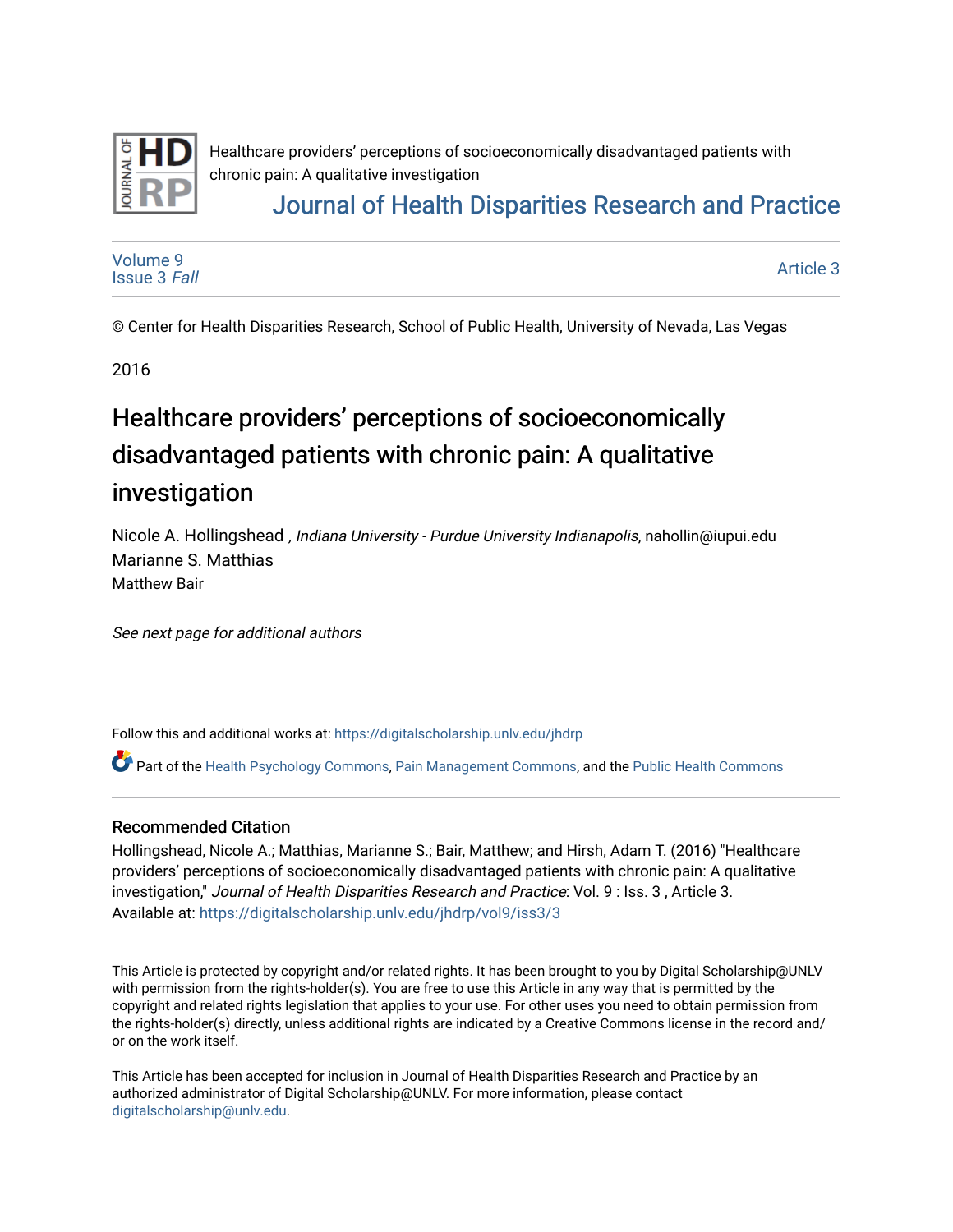### Healthcare providers' perceptions of socioeconomically disadvantaged patients with chronic pain: A qualitative investigation

#### Abstract

Socioeconomically disadvantaged individuals are at-risk for chronic pain and disparate care. In this qualitative study, we explored providers' experiences with socioeconomically disadvantaged patients, with a particular focus on providers': (1) perceptions of socioeconomically disadvantaged patients' barriers to pain care, (2) attitudes towards this patient population, and (3) chronic pain decisions for these patients. Individual interviews were conducted with twenty-four healthcare providers. Providers discussed several patient-level access barriers, such as not having health insurance, financial constraints, and scheduling difficulties. Providers believed socioeconomically disadvantaged patients were at-risk to misuse prescription opioids and were less comfortable prescribing opioids to these patients. This investigation found that providers perceived numerous patient-level barriers to pain care, expressed suspicion towards these patients, and considered patients' socioeconomic status when making pain management decisions. Future investigations should examine the extent to which providers' attitudes influence their actual pain management decisions and lead to treatment disparities for this patient population.

#### Keywords

SES; socioeconomically disadvantaged; pain disparities; qualitative; decision-making; chronic pain

#### Cover Page Footnote

Acknowledgment: We thank Michelle P. Salyers, Ph.D., for reviewing an early draft of this manuscript.

#### Authors

Nicole A. Hollingshead, Marianne S. Matthias, Matthew Bair, and Adam T. Hirsh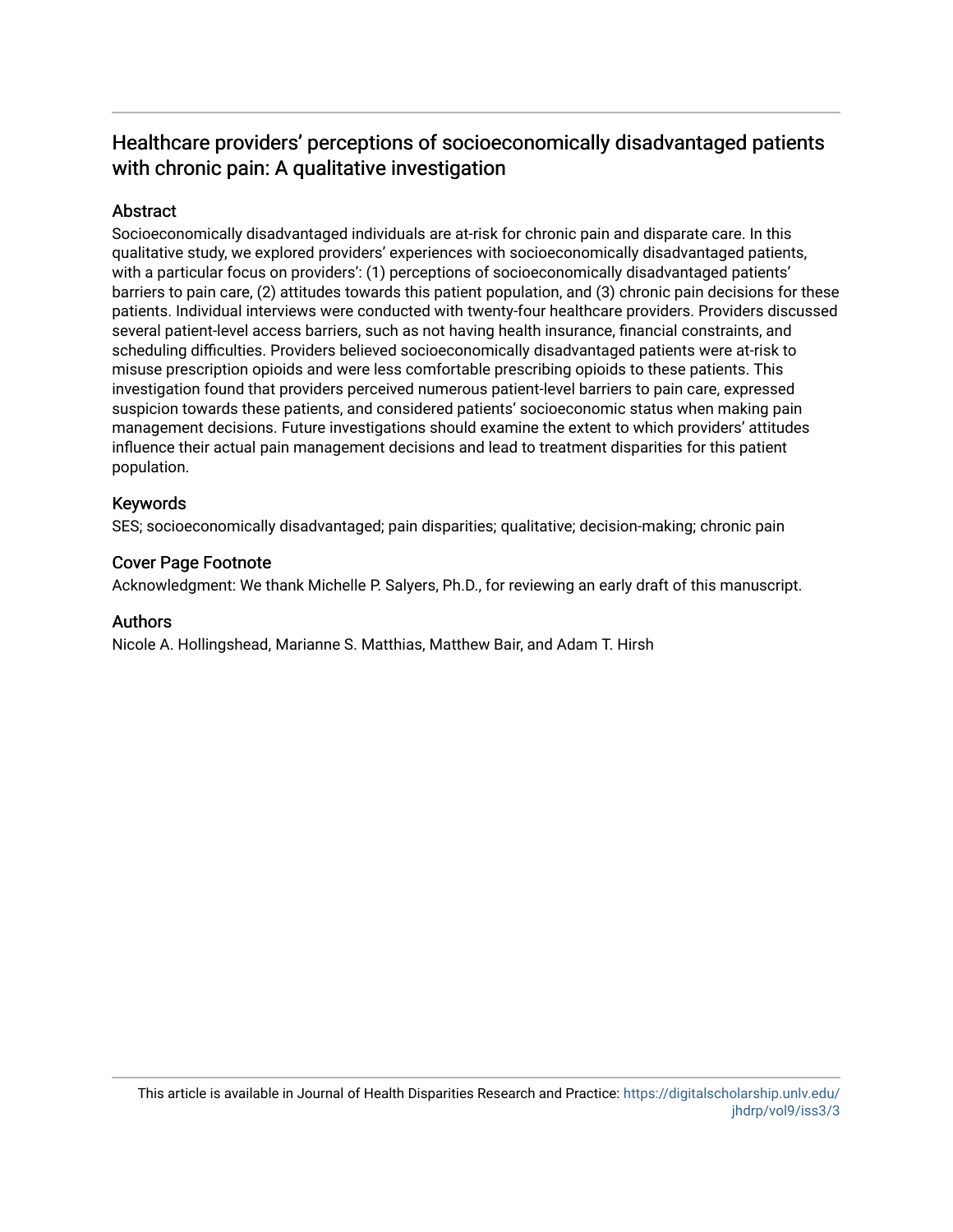

## **Journal of Health Disparities Research and Practice Volume 9, Issue 3 Fall 2016, pp. 35-44**

© 2011 Center for Health Disparities Research School of Community Health Sciences University of Nevada, Las Vegas

## **Healthcare providers' perceptions of socioeconomically disadvantaged patients with chronic pain: A qualitative investigation**

Nicole A. Hollingshead, MS, Indiana University - Purdue University Indianapolis Marianne S. Matthias, PhD, Roudebush VA Medical Center; Regenstrief Institute, Inc. Matthew Bair, MD, Roudebush VA Medical Center; Regenstrief Institute, Inc.; Indiana University School of Medicine

Adam T. Hirsh, PhD, Indiana University - Purdue University Indianapolis

### **ABSTRACT**

Socioeconomically disadvantaged individuals are at-risk for chronic pain and disparate care. In this qualitative study, we explored providers' experiences with socioeconomically disadvantaged patients, with a particular focus on providers': (1) perceptions of socioeconomically disadvantaged patients' barriers to pain care, (2) attitudes towards this patient population, and (3) chronic pain decisions for these patients. Individual interviews were conducted with twenty-four healthcare providers. Providers discussed several patient-level access barriers, such as not having health insurance, financial constraints, and scheduling difficulties. Providers believed socioeconomically disadvantaged patients were at-risk to misuse prescription opioids and were less comfortable prescribing opioids to these patients. This investigation found that providers perceived numerous patient-level barriers to pain care, expressed suspicion towards these patients, and considered patients' socioeconomic status when making pain management decisions. Future investigations should examine the extent to which providers' attitudes influence their actual pain management decisions and lead to treatment disparities for this patient population.

**Keywords:** SES, socioeconomically disadvantaged, pain disparities, qualitative, decision-making, chronic pain

#### **INTRODUCTION**

Socioeconomically disadvantaged individuals report more severe pain and disability than individuals of middle or higher socioeconomic status (SES; Institute of Medicine, 2011). One population survey using indicators of SES (i.e., income, education) found that respondents with  $\leq$ \$25,000 annual income or who had less than a high school education reported a higher prevalence of disabling pain than respondents with higher income and education levels (Portenoy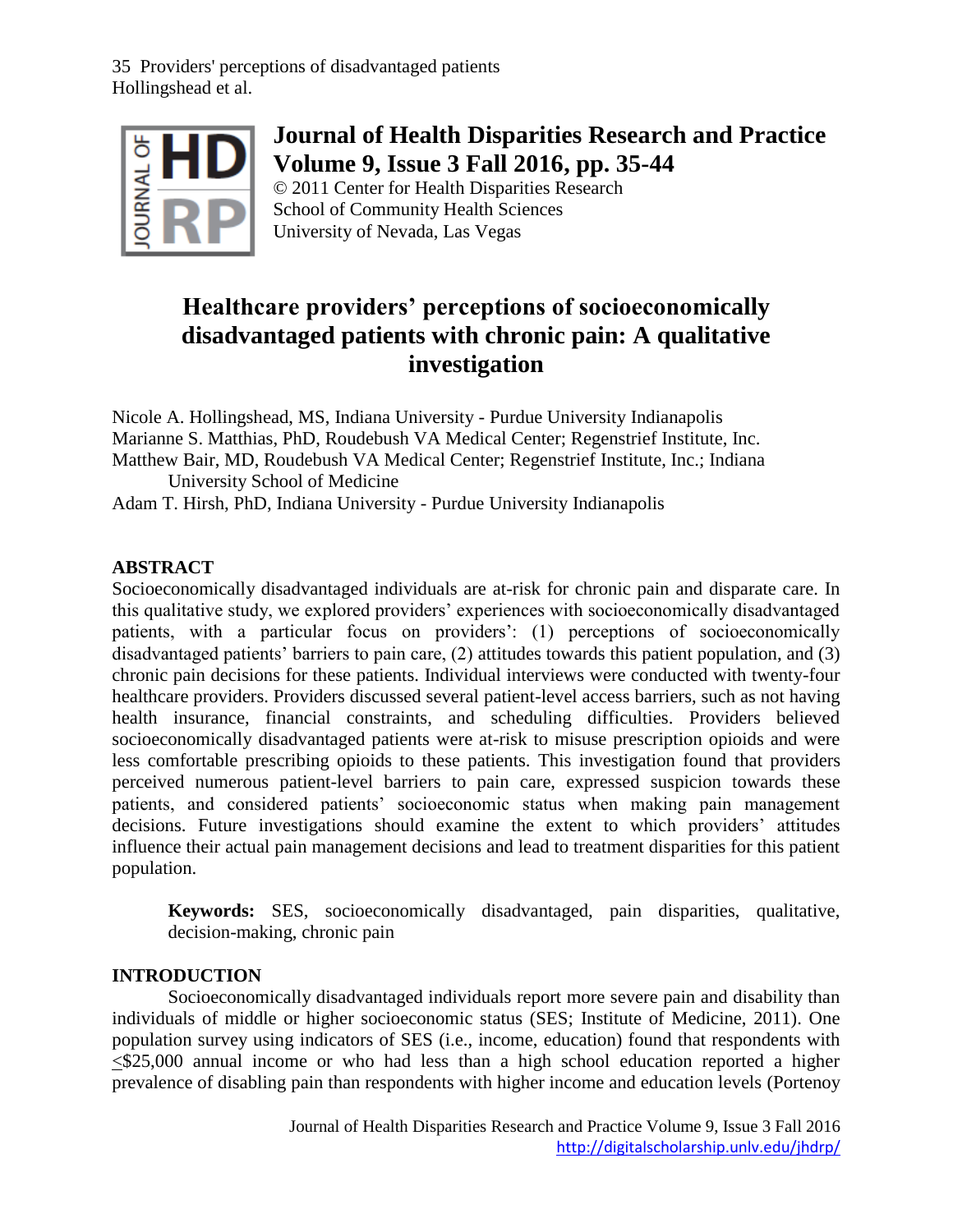et al., 2004). Similar investigations found that individuals living in socioeconomically disadvantaged neighborhoods and who report more financial hardship are more likely to develop pain conditions, report more severe pain, and report more pain interference with daily activities, such as work and sleep (Fuentes et al., 2007; Green & Hart-Johnson, 2012; Rios & Zautra, 2011; Riskowski, 2014; Ulirsch et al., 2014).

Socioeconomically disadvantaged patients face numerous barriers to effective pain care. Two barriers that have received considerable attention in the literature are challenges with accessing healthcare and financial constraints (e.g., paying for treatments and medical appointments; Institute of Medicine, 2011). These barriers to care can lead to more severe and debilitating pain, which in turn can interfere with educational attainment and maintaining employment (Institute of Medicine, 2011). Compounding this problem is evidence that, even when able to access care, socioeconomically disadvantaged patients are at increased risk for having their pain undertreated compared to patients of higher SES (Joynt et al., 2013; Nampiaparampil et al., 2009). These disparities may be due, in part, to providers' biases against socioeconomically disadvantaged patients. A survey of medical residents found that half agreed with the statement that poor individuals abuse the healthcare system, and a quarter agreed that individuals were poor because they lacked the effort to change their situation (Price et al., 1988). In addition, both medical providers and trainees have been shown to implicitly prefer patients of higher SES relative to patients of lower SES (Haider et al., 2014; Haider et al., 2011). Despite these documented biases, it is unknown whether and how such attitudes influence providers' treatment decisions.

The current qualitative study represents an initial step in enhancing our understanding of pain care for socioeconomically disadvantaged patients. Specifically, in this secondary review of data from a study on provider decision-making (see Hollingshead et al., 2014), we examined: (1) providers' perceptions of socioeconomically disadvantaged patients' barriers to pain care, (2) providers' attitudes towards socioeconomically disadvantaged patients with chronic pain, and (3) the reported influence of SES on providers' chronic pain management decisions.

#### **METHODS**

#### Participants

Practicing clinicians, medical residents, and medical students (henceforth collectively referred to as "providers") were included in this investigation. Participants were recruited for the parent investigation by flyers and word of mouth. One-hundred participants completed the parent investigation (see Hirsh et al., 2013). Two to eight weeks after completing the parent investigation, eligible providers received follow-up emails asking them to participate in individual qualitative interviews to discuss the influence of patient characteristics on providers' chronic pain decision-making (see Hollingshead et al., 2014). Because all qualitative interviews were conducted in a single, face-to-face session in a private office on campus, to be eligible for this follow-up study, providers must be located within traveling distance of Indianapolis University – Purdue University Indianapolis. Of the 47 eligible providers, 52% agreed to participate in the qualitative interviews; the remaining 48% either declined to participate or did not respond to the interview request.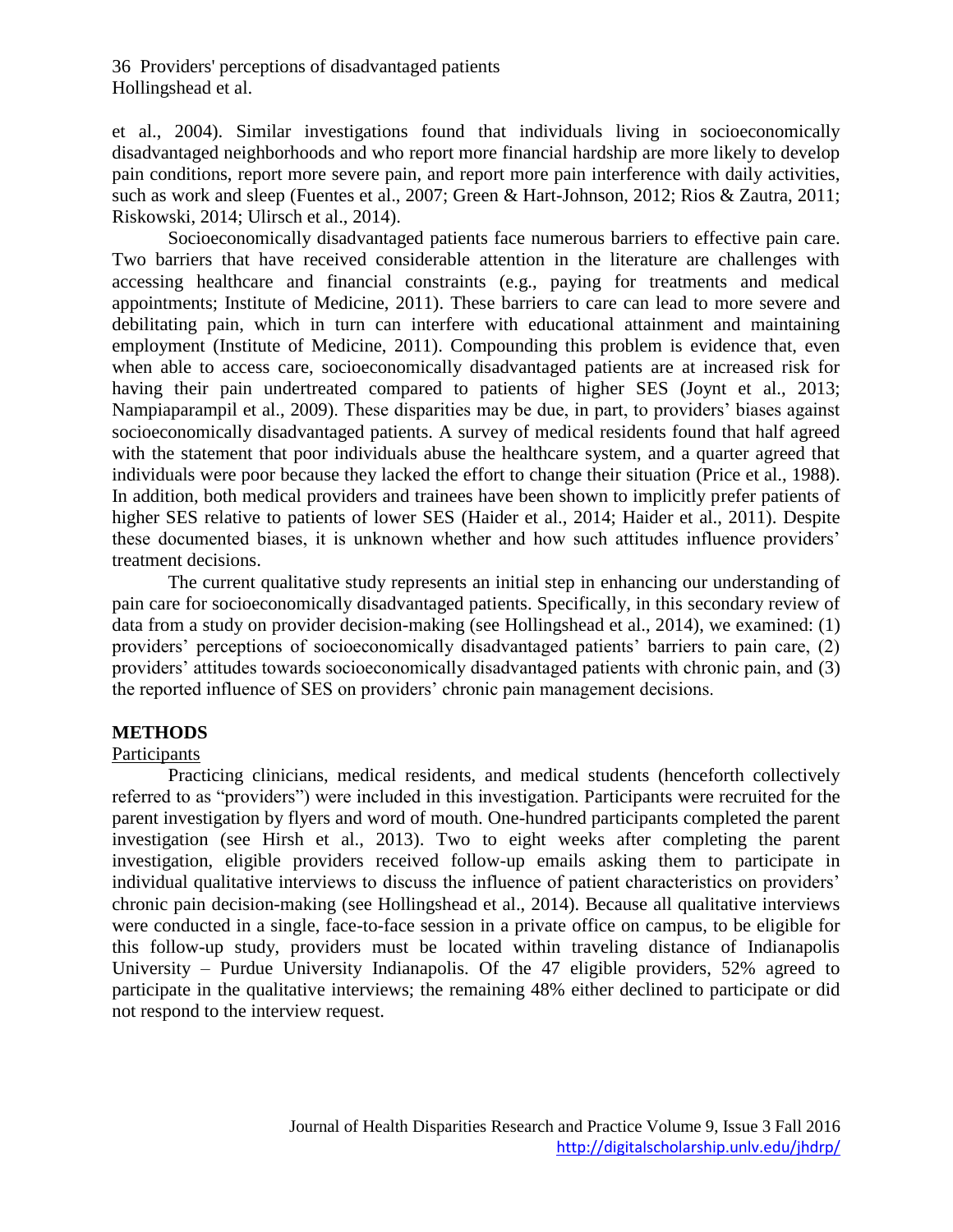#### Procedures

Participants reported their demographic characteristics (i.e., age, sex, race, ethnicity) and provider-type (e.g., nurse, physician, medical resident, medical student) during the parent investigation.

A semi-structured interview guide with open-ended questions and probes was developed by an interdisciplinary team (clinical psychology doctoral student, clinical psychologist, internal medicine physician, and health communication scientist). Individual interviews were conducted in a private room located on campus. Informed consent was obtained from all individual participants included in this study.

During the interview, providers were asked to discuss how they made treatment decisions for all chronic pain patients, as well as for specific patient populations (e.g., patients of lower and higher SES). We included probes for any differences providers noticed between patients of lower and higher SES regarding their experiences with attending medical appointments and drug diversion. To increase the reliability of the interview data, the same individual (N.A.H., a clinical psychology doctoral student) interviewed all participants. Participants were compensated with a gift card. This study received ethical approval from Indiana University's institutional review board.

#### Data analysis

Independent *t-*tests and chi-square analyses were used to compare the demographic characteristics and provider-types of participants between this study and the parent investigation.

All interviews were transcribed by a professional transcription service. Transcripts were checked for accuracy, and all identifying information was removed prior to review. For the primary analysis, coding was done through an iterative process with the interdisciplinary team meeting to discuss first impressions, developing a code list, and reviewing every fourth transcript as a group (see Hollingshead et al., 2014). The current analysis included only those data that were coded as "SES" by the team. The SES data were then analyzed using a conventional content analysis approach (Hsieh & Shannon, 2005) in which each transcript was read and memos were used to record first impressions. Through this process, a code list was generated using a combination of new and previously used codes. Codes were then sorted into categories and themes. ATLAS-TI (Atlas-ti Scientific Software Development GmbH, Berlin, Germany) was used to facilitate coding.

#### **RESULTS**

Twenty-four participants completed interviews. Three participants were practicing clinicians (2 physicians, 1 registered nurse), 11 were medical residents, and 10 were medical students. Over half of the participants were female  $(n=14)$ . The majority identified as non-Hispanic White  $(n=15)$ , with the remainder identifying as Asian  $(n=6)$ , African American  $(n=1)$ , Hispanic  $(n=1)$ , or Middle-eastern  $(n=1)$ . All participants reported previous clinical experiences with socioeconomically disadvantaged patients. No significant differences emerged between the age  $[t(98)=0.67, p=0.50]$ , sex  $[\chi^2(1)=1.67, p=0.19]$ , race  $[\chi^2(3)=1.63, p=0.65]$ , ethnicity [ $\chi^2(1)=0.15$ , p=0.70], or provider-type [ $\chi^2(4)=4.85$ , p=0.30] of the participants in this study and the parent investigation.

Perceptions of socioeconomically disadvantaged patients' barriers to pain care

All providers discussed barriers that socioeconomically disadvantaged patients face when accessing pain care. The most frequently mentioned barriers were lack of health insurance and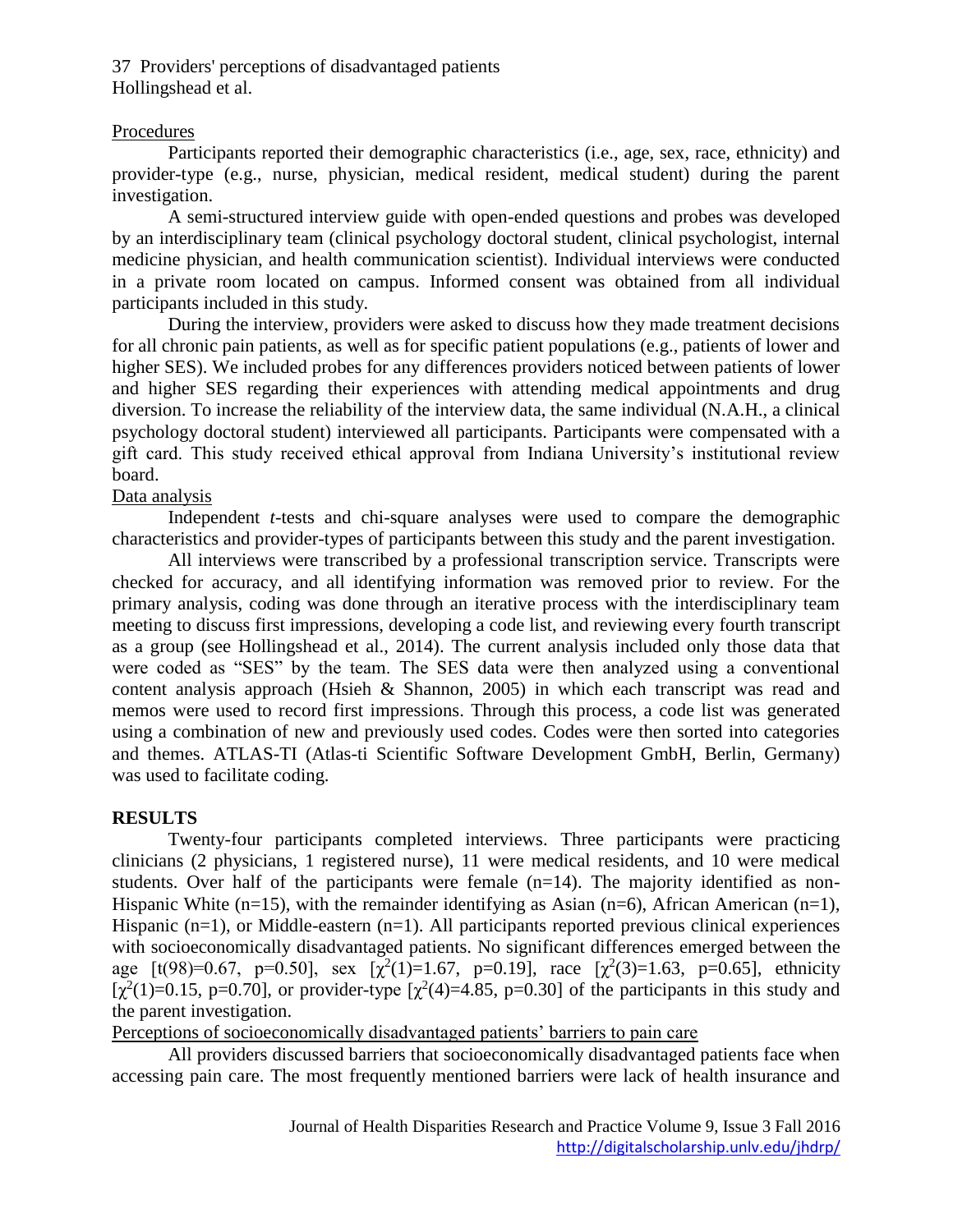not having a primary care physician. Providers discussed that these barriers often led socioeconomically disadvantaged patients to delay seeking pain care, and resulted in these patients presenting with severe pain at emergency departments.

Providers also mentioned that socioeconomically disadvantaged patients face financial constraints and scheduling difficulties. Particularly for patients without health insurance, providers discussed how these patients may not be able to afford their pain treatments; "[I]f their opioid medicine works fantastically, but it costs too much and their monthly budget is pinched, then that will affect their [treatment] response because they won't want to do it or they won't do it as consistently as I would like" (P14). Financial barriers were also perceived to limit patients' ability to pay for medical appointments and utilize multi-disciplinary treatments, such as physical therapy and diet/exercise recommendations. Providers also discussed barriers to scheduling and attending medical appointments because socioeconomically disadvantaged patients often lack reliable transportation, do not have childcare available, and are often employed in occupations that do not have flexible scheduling or paid sick days:

"There are huge difficulties with transportation. People have to get buses. People don't have their own automobiles. People have jobs that will not accept medical appointments as reasons to leave because they're, you know, shift work or part time. So, it's definitely a lot more difficult for people who are of [lower] socioeconomic status to get where they want to go."  $(P19)$ 

#### Attitudes towards socioeconomically disadvantaged pain patients with chronic pain

Providers expressed negative attitudes towards socioeconomically disadvantaged patients with chronic pain. Providers reported that socioeconomically disadvantaged patients expect a "quick fix" for their pain, which they attributed to patients' limited education about pain management; "I feel like [socioeconomically disadvantaged patients] just want that magic pill that will fix it now. Whereas higher SES, they're more educated, they understand the process more, they're okay more with physical therapy that might not help immediately but maybe six month down the line it'll help" (P17). Providers also reported that socioeconomically disadvantaged patients tend to be more "demanding" and "needy" than other patients. One provider in particular shared an especially strong negative attitude toward socioeconomically disadvantaged patients: "Indigent populations, they may feel like they're entitled….And I'll tell a patient, you know, 'This is a hospital. This is not a Hilton. I'm not your butler. Let's talk to me appropriately and I will treat you appropriately'" (P16). However, not all providers expressed these attitudes. One provider acknowledged the stereotype of socioeconomically disadvantaged patients being more demanding and needy, but remarked that he/she had not personally noticed a difference between patients of different SES.

Providers also expressed the belief that socioeconomically disadvantaged patients are more drug-seeking than patients of higher SES. In response to an interview question about whether the provider has noticed any drug diversion in patients of lower or higher SES, one participant responded, "Yeah. In the lower classes, it's everywhere" (P11). Providers' increased suspicion about medication misuse may be related to their beliefs about socioeconomically disadvantaged patients being more likely to use illicit drugs: "I have noticed that a lot of the patients from the lower socioeconomic groups do have more problems with addictions to different medications, both prescribed and not prescribed…" (P6). Some providers reported being aware that medication misuse occurs across all social classes, but described how misuse is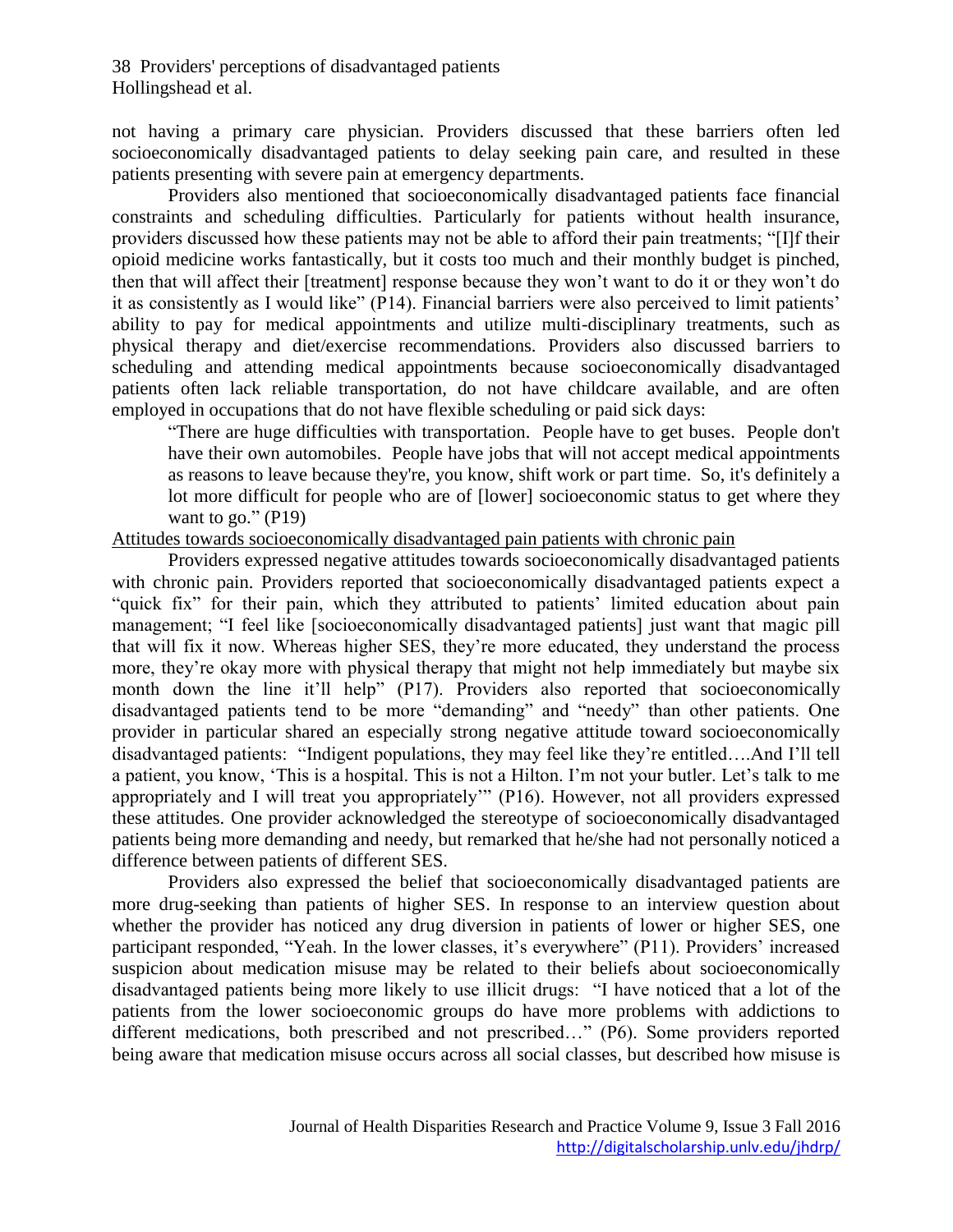often more suspected in patients of lower SES compared to more socioeconomically advantaged patients:

"Because there still is that stigma, true or not, you're probably less likely to assume that [patients of higher SES] have a drug problem, or less worried about it, or feel like maybe they can manage it. [Patients of higher SES] look more put together. So their red flags maybe aren't up; you don't catch it as soon. It seems like more red flags go up when you're treating a lower SES person. You're more on the lookout for drug dependency issues."  $(P10)$ 

"Red flags," or suspicious behaviors that suggest medication misuse, specifically prescription opioid misuse, emerged often when discussing socioeconomically disadvantaged patients. Reported examples of "red flag" behaviors are when patients do not appear to be taking their prescription opioids (confirmed through either self-report or urine drug screens), run out of their medication early, claim to lose prescriptions, or ask for more pain medication or stronger dosage.

Influence of SES on chronic pain management decisions

Due to concerns about opioid misuse, providers reported being uncomfortable prescribing opioids to socioeconomically disadvantaged patients. Providers were especially hesitant when a low SES patient displayed a "red flag" behavior: "[I]f I had someone of a lower SES, and there was a reason to suspect that they might abuse pain medications, especially something that's got, like a high street value, like Vicodin, I would be a little bit more hesitant to prescribe that" (P8). Interestingly, this hesitancy was not discussed in the context of pain care for higher SES patients, suggesting it is particularly salient for disadvantaged patients. One provider relayed socioeconomically disadvantaged patients' stories about opioid misuse among their peers, which made the provider hesitant to prescribe opioids:

"The patients will even come in and say, 'Yeah my friend gets it from her doctor and sells it everywhere,' and so they were telling us that this is going on; so we're more aware of it in this population so we're really hesitant. We try everything else possible before we give them narcotics." (P11)

Providers also reported that they do not intentionally want to treat socioeconomically disadvantaged patients differently than patients of higher SES, but that the barriers these patients face can limit their treatment options. Providers reported relying more on generic or formulary pain medications for socioeconomically disadvantaged patients because they are more affordable. Providers also reported relying on the same limited range of treatment options for these patients — even if they were ineffective: "[I]f they're not able to come to all their doctor's appointments, then we're not able to continue to try new options. Or, even financial [barriers] …you know, that could lead to continuously trying [the same treatment] options that obviously aren't working for them" (P9). Providers also reported feeling constrained in prescribing nonpharmacological treatments because of access to care barriers. One provider reported referring only patients of higher SES to mental healthcare and physical therapy rather than socioeconomically disadvantaged patients because, "there's really no point in prescribing it or suggesting it or recommending it because they can't pay for it, so what's the point?" (P18).

Providers' concerns about continuity of care also influence their pain management decisions for socioeconomically disadvantaged patients. As one provider stated, "If you're giving somebody a medication, you want them to show up and follow up. You want to keep track of how their progress is, since I don't see [socioeconomically disadvantaged patients] as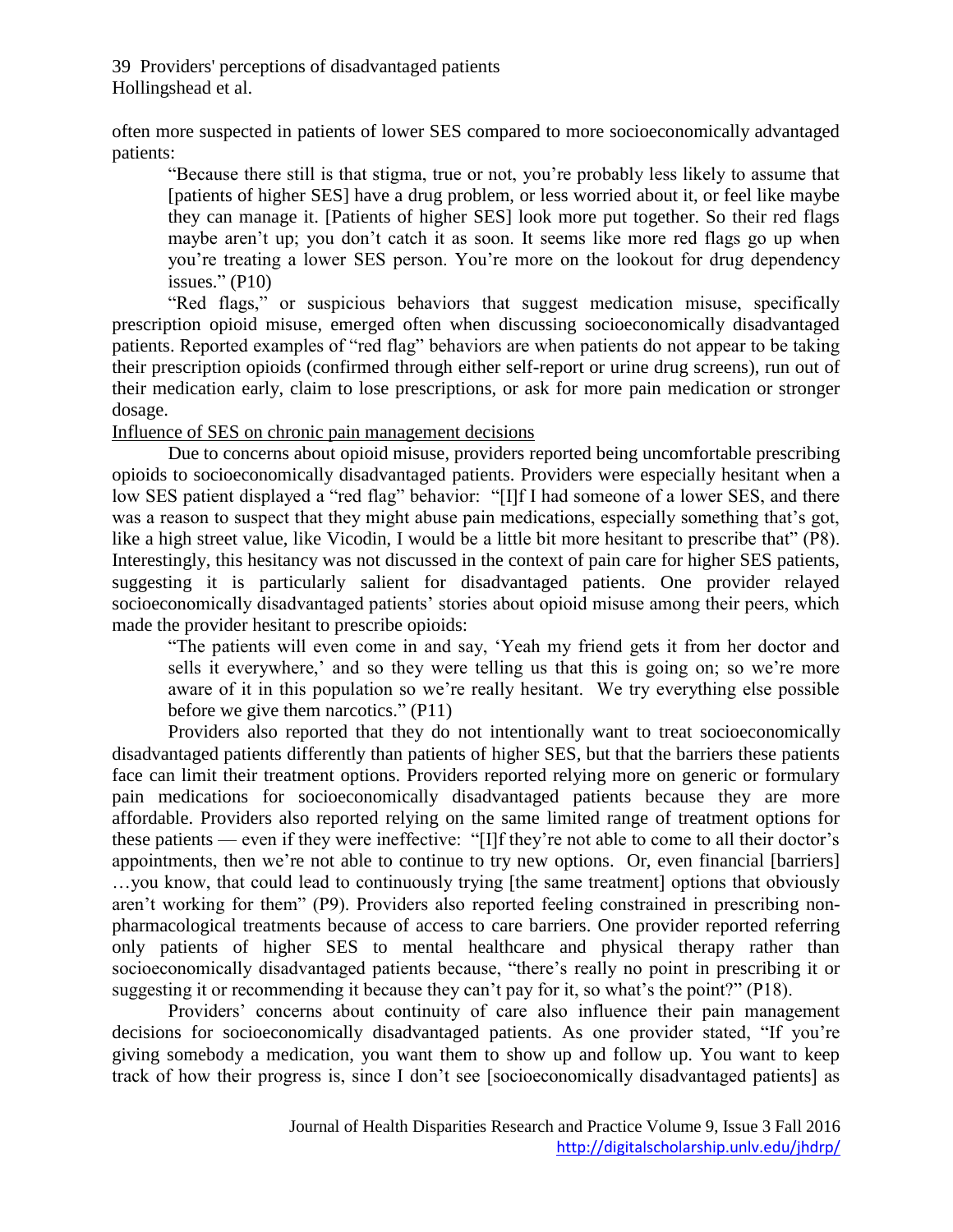often, it can influence the way that I treat them" (P17). Specifically, providers reported avoiding prescribing stronger pain medications, such as opioids, for socioeconomically disadvantaged patients because of continuity of care concerns; "I don't think it would be a good idea for a patient that you wouldn't have access to, you know, checking with them and see how they are doing on this new medication to throw them on something that was really strong" (P6).

During these discussions, several providers described resources and strategies they use with socioeconomically disadvantaged patients to maximize effective pain management. For example, they discussed the importance of talking with these patients about how pain is affecting their life (e.g., interference with daily activities and work responsibilities) and their ability to access treatments. Providers also mentioned the importance of informing socioeconomically disadvantaged patients about financial and transportation assistance programs available at their clinic. One provider shared that assisting patients with accessing treatment is an important part of medical care: "If you do refer them somewhere…you shouldn't just do it and walk away. You should try to help make some arrangements for them to get there, which is something I think some doctors don't worry enough about. But it is part of the care" (P5).

#### **DISCUSSION**

This qualitative study examined healthcare providers' perceptions of socioeconomically disadvantaged patients' barriers to pain care, their attitudes towards socioeconomically disadvantaged patients with chronic pain, and the influence of patient SES on providers' chronic pain treatment decision-making. Providers identified numerous access to care barriers that socioeconomically disadvantaged patients face when managing their chronic pain. These barriers included lack of insurance, financial constraints, and scheduling difficulties. Providers expressed negative attitudes towards socioeconomically disadvantaged patients and believed these patients were more likely to misuse medications relative to patients of higher SES. Furthermore, providers reported being less likely to prescribe opioids and make multi-disciplinary treatment referrals for socioeconomically disadvantaged patients.

Providers perceived numerous patient-level barriers to pain management. They remarked that socioeconomically disadvantaged patients are less likely to have health insurance, a primary care provider, financial means to pay for appointments/treatments, reliable transportation, and accommodating childcare/work schedules. Although such barriers are particularly important considerations in the context of pain care for socioeconomically disadvantaged patients, they are not the only relevant factors. System- and provider-level factors are also important and may contribute to suboptimal care for these patients (Institute of Medicine, 2011). It is interesting then that no provider in our sample discussed system- or provider-level barriers that interfere with socioeconomically disadvantaged patients' pain management. For example, one systemslevel barrier identified in the literature is that pharmacies in socioeconomically disadvantaged neighborhoods are less likely to stock prescription opioids (Green et al., 2005; Morrison et al., 2000). Considering socioeconomically disadvantaged patients' transportation and financial barriers, this additional barrier may result in patients not filling their opioid prescriptions. Provider-level barriers can also limit disadvantaged patients' access to adequate pain care. In a quantitative study, healthcare providers ranked "inadequate staff knowledge regarding pain management" as one of the most important barriers to optimal pain management for socioeconomically disadvantaged minority cancer patients (Anderson et al., 2000). While inadequate provider knowledge about pain is not unique to socioeconomically disadvantaged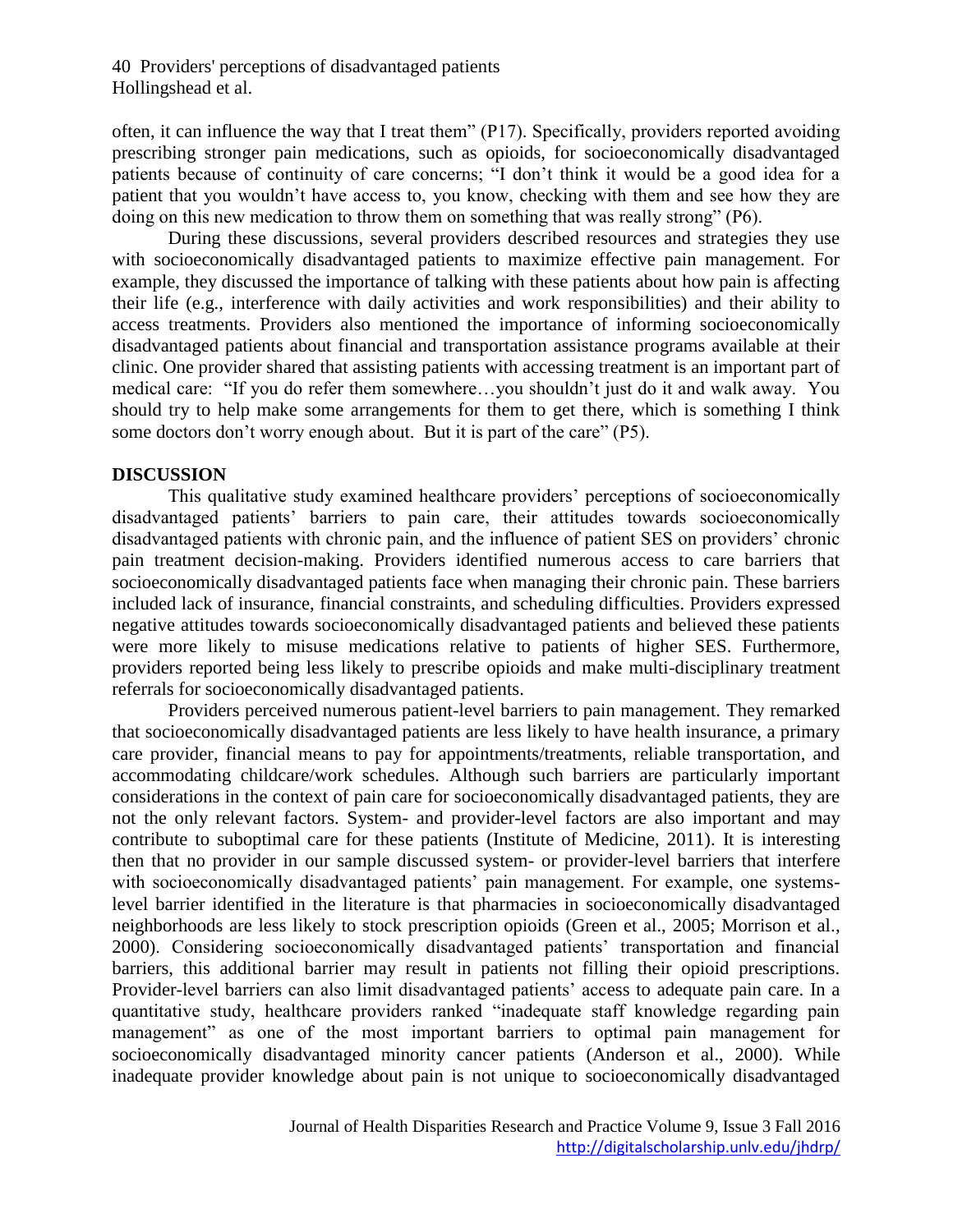patients, a trial-and-error approach to pain management may be particularly detrimental for this patient population, as it may prolong their already severe pain and strain their limited resources.

Providers in this investigation expressed negative attitudes towards socioeconomically disadvantaged patients. These biased attitudes may lead to pain care decisions that could ultimately discriminate against this patient population, both directly (e.g., declining to write an opioid prescription) and indirectly (e.g., referring patients without offering support services). For instance, socioeconomically disadvantaged patients were perceived to want a "quick fix" and to be more "demanding" and "needy." This attitude was shared by almost half of family practice residents in another study who agreed that poor patients are "usually more difficult patients to deal with" (Price et al., 1988). Providers in our investigation were also more likely to suspect socioeconomically disadvantaged patients of opioid misuse compared to other patients. These negative attitudes may help explain previous findings that poorer patients are less likely to be treated with opioids for their pain compared to patients of higher SES (Joynt et al., 2013; Nampiaparampil et al., 2009). However, it is important to note that these negative attitudes were not expressed by all providers in this investigation. Future studies should measure the prevalence of these negative attitudes among healthcare providers and specifically examine the influence of these attitudes on their pain decisions for socioeconomically disadvantaged patients. This work will help elucidate the extent to which these attitudes pose another significant barrier for this vulnerable patient population and whether these attitudes contribute to documented treatment disparities.

Another negative attitude providers expressed was their concerns about socioeconomically disadvantaged patients' "red flag" behaviors. For instance, providers reported being suspicious when these patients asked for more pills per month or higher doses of opioids. It is often difficult to discern the meaning of such "red flag" behaviors, as they could be due to aberrant drug seeking or to uncontrolled pain. For instance, a socioeconomically disadvantaged patient asking for more opioids could be misconstrued as a "drug seeking behavior" when, in fact, this request stems from uncontrolled severe pain and functional problems, for which disadvantaged patients are especially at risk (Fuentes et al., 2007; Green & Hart-Johnson, 2012; Portenoy et al., 2004; Rios & Zautra, 2011; Riskowski, 2014; Ulirsch et al., 2014). Coupled with limited non-pharmacological treatment options available to these patients, and providers' reluctance to prescribe opioids (in general and for this population specifically), socioeconomically disadvantaged patients may feel their only option is to request pain medication. Furthermore, socioeconomically disadvantaged patients may prioritize pain treatment and relief during their medical appointments, whereas providers may prioritize other factors, including assessment of drug seeking behaviors. These differing priorities can break down communication between patient and provider, resulting in frustration and low satisfaction for both parties (Butow & Sharpe, 2013). Increasing providers' awareness of socioeconomically disadvantaged patients' pain experience and enhancing their ability to incorporate a patientcentered approach that integrates both patient and provider goals may optimize pain management for these patients.

Providers shared that the patients' SES influenced their pain treatment decisions. This is somewhat surprising, as the parent investigation found that, overall, providers reported their pain management decisions were not influenced by patients' demographic characteristics such as sex or race (see Hollingshead et al., 2014). Providers may be more comfortable expressing their use of SES to inform their treatment decisions due to their awareness of socioeconomically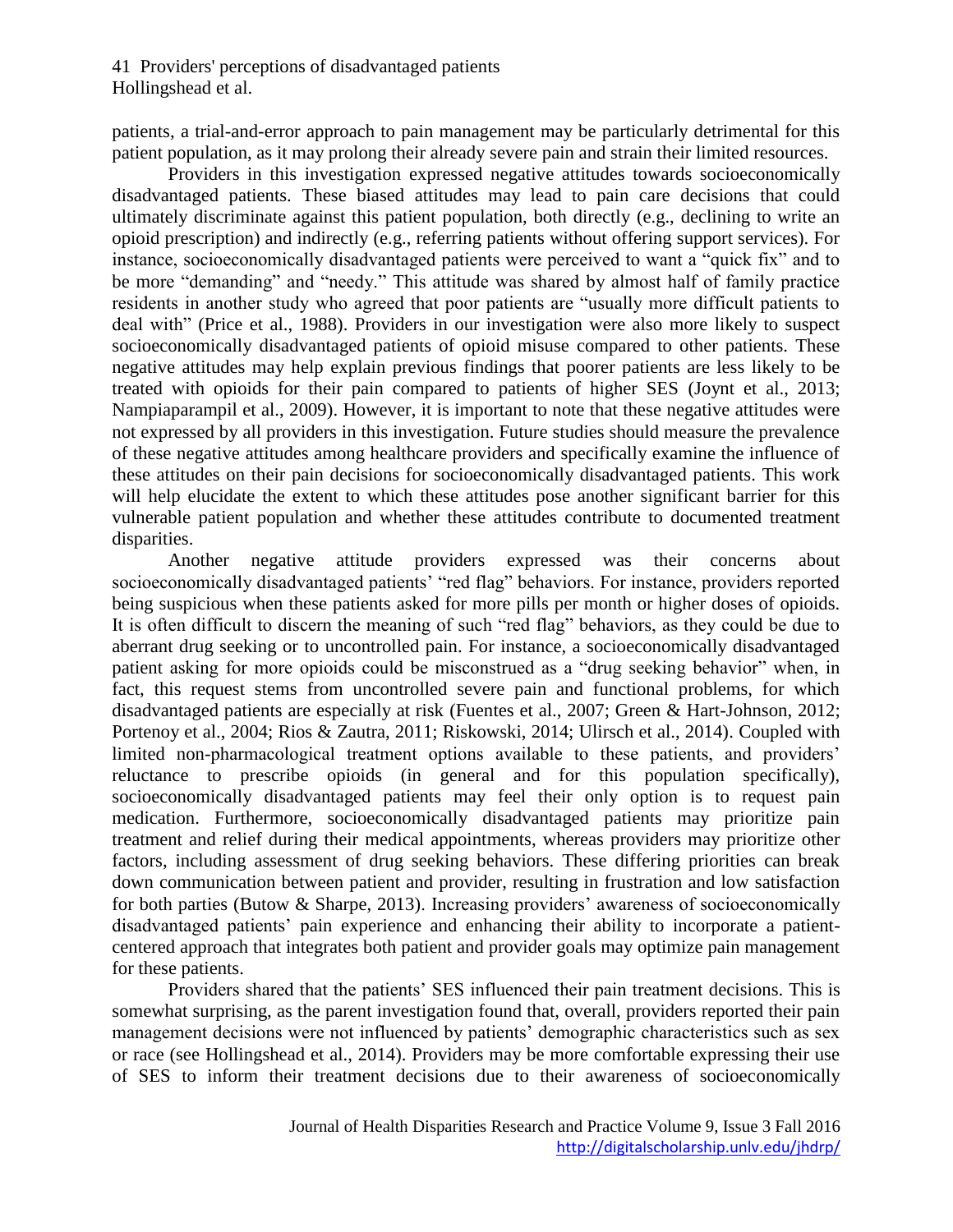disadvantaged patients' access to care barriers. However, some providers discussed various techniques to help overcome these perceived limitations, such as talking with disadvantaged patients about how their pain affects their life and connecting them with clinic services. These discussions highlight how patient-, provider-, and system-level factors interact in the context of pain care for socioeconomically disadvantaged patients. They also suggest that to improve pain care for these vulnerable patients, all three factors need to be addressed. For example, it is not enough for providers to be aware of and discuss barriers to pain treatments with these patients; system-level resources need to be available to help patients and providers overcome these barriers. In the event that such resources are available, it is important that medical centers ensure the information about patient assistance resources are disseminated to all patients and providers.

Some limitations to this investigation should be noted. Although providers did readily share their negative attitudes during interviews, given the sensitive topic (i.e., SES, class, social standing), some providers may have responded to the interview questions in socially desirable ways. Furthermore, providers with especially strong negative views of pain management may have refused to participate in this investigation altogether. Also, although our methods and results suggest we met theoretical saturation (i.e., additional data would not have resulted in new themes or theoretical insights; Guest, 2006), the investigation may have benefited from a larger sample size. Finally, all of the providers were from a single Midwestern metropolitan area in the United States, and the majority were medical residents and medical students affiliated with an academic medical center. Thus, the results may not generalize to other geographic areas, provider types, or providers who are not affiliated with academic medical centers. Future research can overcome this limitation by replicating this investigation with more experienced and diverse clinicians (e.g., practicing nurses, physicians, and pharmacists).

#### **CONCLUSION**

This qualitative study found that healthcare providers expressed awareness of patientlevel barriers to pain care for socioeconomically disadvantaged patients, expressed negative attitudes towards this patient population, and reported that patient SES often influences their chronic pain management decisions. These results provide a starting point for future studies to better understand pain care for these vulnerable patients and to examine important factors that may lead to treatment disparities. One such factor, identified in the current study, is providers' negative attitudes (i.e., prejudice) towards socioeconomically disadvantaged patients. This prejudice could influence providers' pain management decisions for these patients and lead to direct and/or indirect discrimination (i.e., unfair treatment). Investigations are needed to determine the prevalence of these negative attitudes and the extent to which they influence pain management decisions. This line of research can inform future training and intervention work by (1) identifying the specific nature of providers' negative attitudes towards socioeconomically disadvantaged patients with chronic pain, as well as the types of providers who are most likely to express them, (2) enhancing providers' awareness of their negative attitudes, and (3) supplying information about how such prejudice can negatively influence treatment decisions.

#### **ACKNOWLEDGEMENTS**

We thank Michelle P. Salyers, Ph.D., for reviewing an early draft of this manuscript.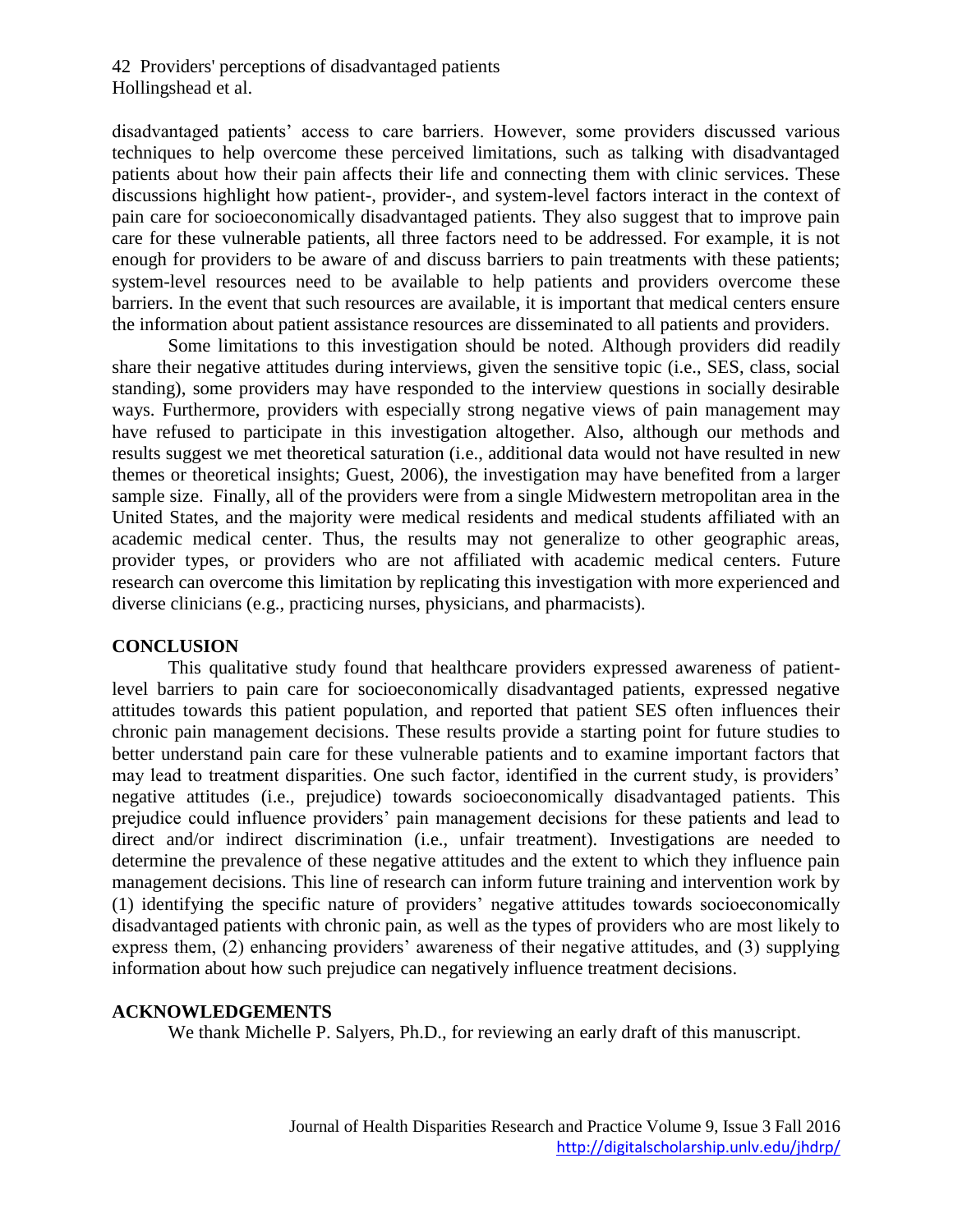#### **REFERENCES**

- Anderson, K. O., Mendoza, T. R., Valero, V., Richman, S. P., Russell, C., Hurley, J., … Cleeland, C. S. (2000). Minority cancer patients and their providers: pain management attitudes and practice. *Cancer*, *88*(8), 1929–38.
- Butow, P., & Sharpe, L. (2013). The impact of communication on adherence in pain management. *Pain*, *154 Suppl* , S101–7. doi:10.1016/j.pain.2013.07.048
- Fuentes, M., Hart-Johnson, T., & Green, C. R. (2007). The association among neighborhood socioeconomic status, race and chronic pain in black and white older adults. *Journal of the National Medical Association*, *99*(10), 1160–9.
- Green, C. R., & Hart-Johnson, T. (2012). The association between race and neighborhood socioeconomic status in younger Black and White adults with chronic pain. *The Journal of Pain : Official Journal of the American Pain Society*, *13*(2), 176–86. doi:10.1016/j.jpain.2011.10.008
- Green, C. R., Ndao-Brumblay, S. K., West, B., & Washington, T. (2005). Differences in prescription opioid analgesic availability: comparing minority and white pharmacies across Michigan. *The Journal of Pain : Official Journal of the American Pain Society*, *6*(10), 689–99. doi:10.1016/j.jpain.2005.06.002
- Guest, G. (2006). How Many Interviews Are Enough?: An Experiment with Data Saturation and Variability. *Field Methods*, *18*(1), 59–82. doi:10.1177/1525822X05279903
- Haider, A. H., Schneider, E. B., Sriram, N., Dossick, D. S., Scott, V. K., Swoboda, S. M., … Cooper, L. A. (2014). Unconscious race and class bias: its association with decision making by trauma and acute care surgeons. *The Journal of Trauma and Acute Care Surgery*, *77*(3), 409–16.
- Haider, A., Sexton, J., Sriram, N., Cooper, L., Efron, D., Swoboda, S., … Cornwell, E. (2011). Association of Unconscious Race and Social Class Bias With Vignette-Based Clinical Assessments by Medical Students. *JAMA*, *306*(9), 942–951.
- Hirsh, A. T., Hollingshead, N. A., Bair, M. J., Matthias, M. S., Wu, J., & Kroenke, K. (2013). The influence of patient's sex, race and depression on clinician pain treatment decisions. *European Journal of Pain (London, England)*, *17*(10), 1569–79. doi:10.1002/j.1532- 2149.2013.00355.x
- Hollingshead, N. A., Matthias, M. S., Bair, M. J., & Hirsh, A. T. (2014). Impact of Race and Sex on Pain Management by Medical Trainees: A Mixed Methods Pilot Study of Decision Making and Awareness of Influence. *Pain Medicine*, *16*(2), 280–290. doi:10.1111/pme.12506
- Hsieh, H.-F., & Shannon, S. (2005). Three Approaches to Qualitative Content Analysis. *Qualitative Health Research*, *15*(9), 1277–1288.
- Institute of Medicine. (2011). *Relieving Pain in America: A Blueprint for Transforming Prevention, Care, Education, and Research*. Washington, DC: The National Academies Press. Retrieved from http://www.nap.edu/catalog.php?record\_id=13172
- Joynt, M., Train, M. K., Robbins, B. W., Halterman, J. S., Caiola, E., & Fortuna, R. J. (2013). The impact of neighborhood socioeconomic status and race on the prescribing of opioids in emergency departments throughout the United States. *Journal of General Internal Medicine*, *28*(12), 1604–10. doi:10.1007/s11606-013-2516-z